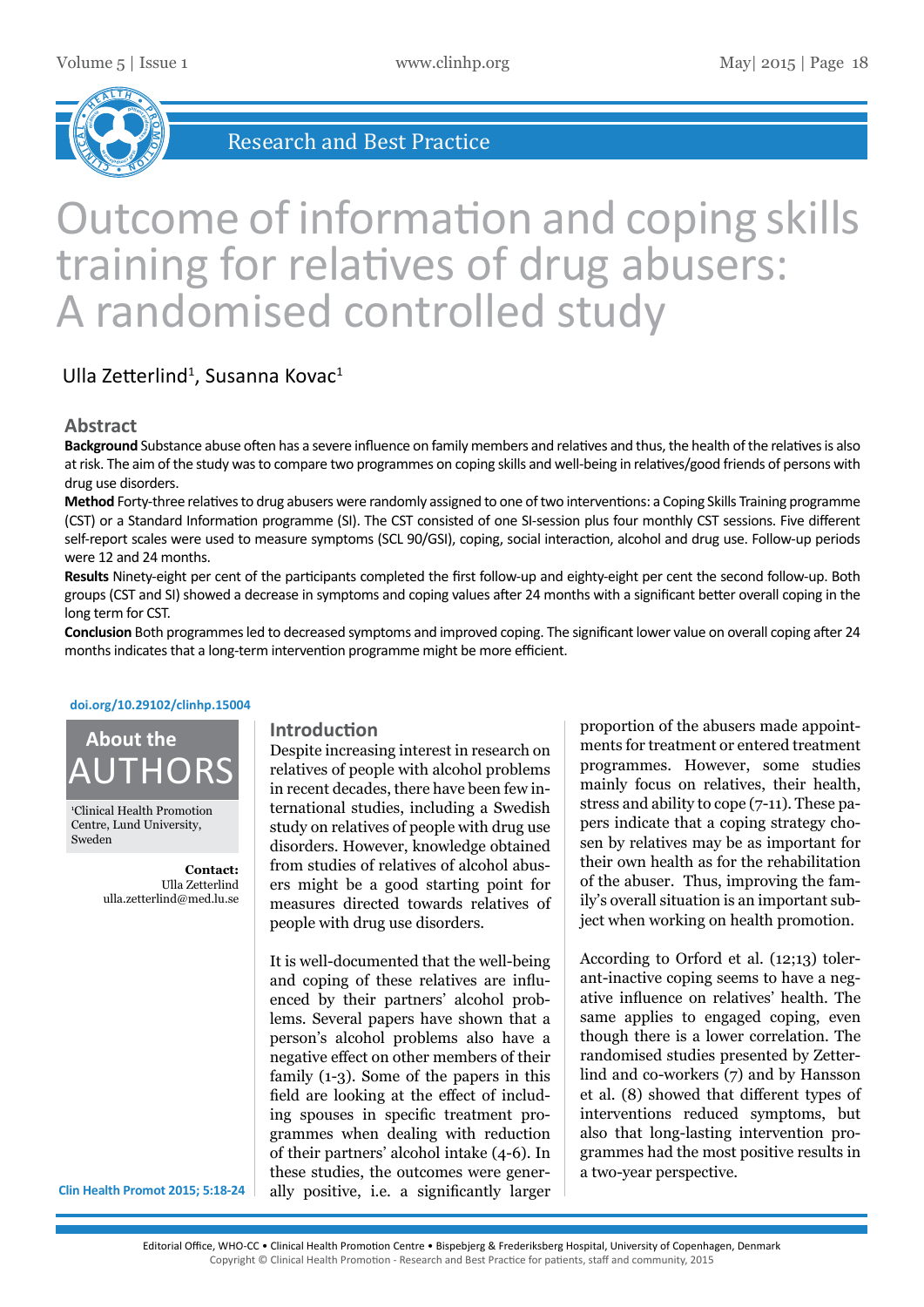

In this paper, we have compared two intervention methods for relatives of persons with drug use disorders. One intervention focuses on a single standard information session including a dialog with the relative, and the other uses the same standard information session, which is then followed by four coping skills training sessions. The structure of the study is similar to that used in previous studies (7;8). The aim was to investigate the outcome of short- and long-term intervention for relatives of persons with drug use disorders.

# **Materials and Methods**

# *Study design*

Relatives/close friends were randomly assigned to either the intervention consisting of a single standard information session (SI) of 90 minutes, or the intervention of SI plus four 90 minutes monthly sessions of individual coping training (CST). Follow-up periods were 12 and 24 months. A number of self-report scales were filled out at baseline and at each follow-up period. The flow chart of the procedure is shown in Figure 1.

# *Patient enrolment*

Information about the study was given in oral and in written form to the staff at the Addiction Centre, Malmö University Hospital, the Outpatient Drug Department in Lund, the Social Services in Malmö and Lund and to other Social Services in the area. The study was advertised in local newspapers and staff magazines, where it was explained that the researchers were looking for persons who were affected by illegal drug abuse by relatives or close friends. The period of information took about two months.

# *Inclusion criteria*

Relatives or friends of illicit drug abusers with a present drug related problem. The minimum age for subjects was set at 18 years.

# *Exclusion criteria*

Participants who themselves have a drinking or drug addiction, participants with severe domestic violence in the relationship, participants with ongoing psychosocial

**Figure 1** Flow chart: Intervention for relatives/close friends of persons with illicit drug abuse problems

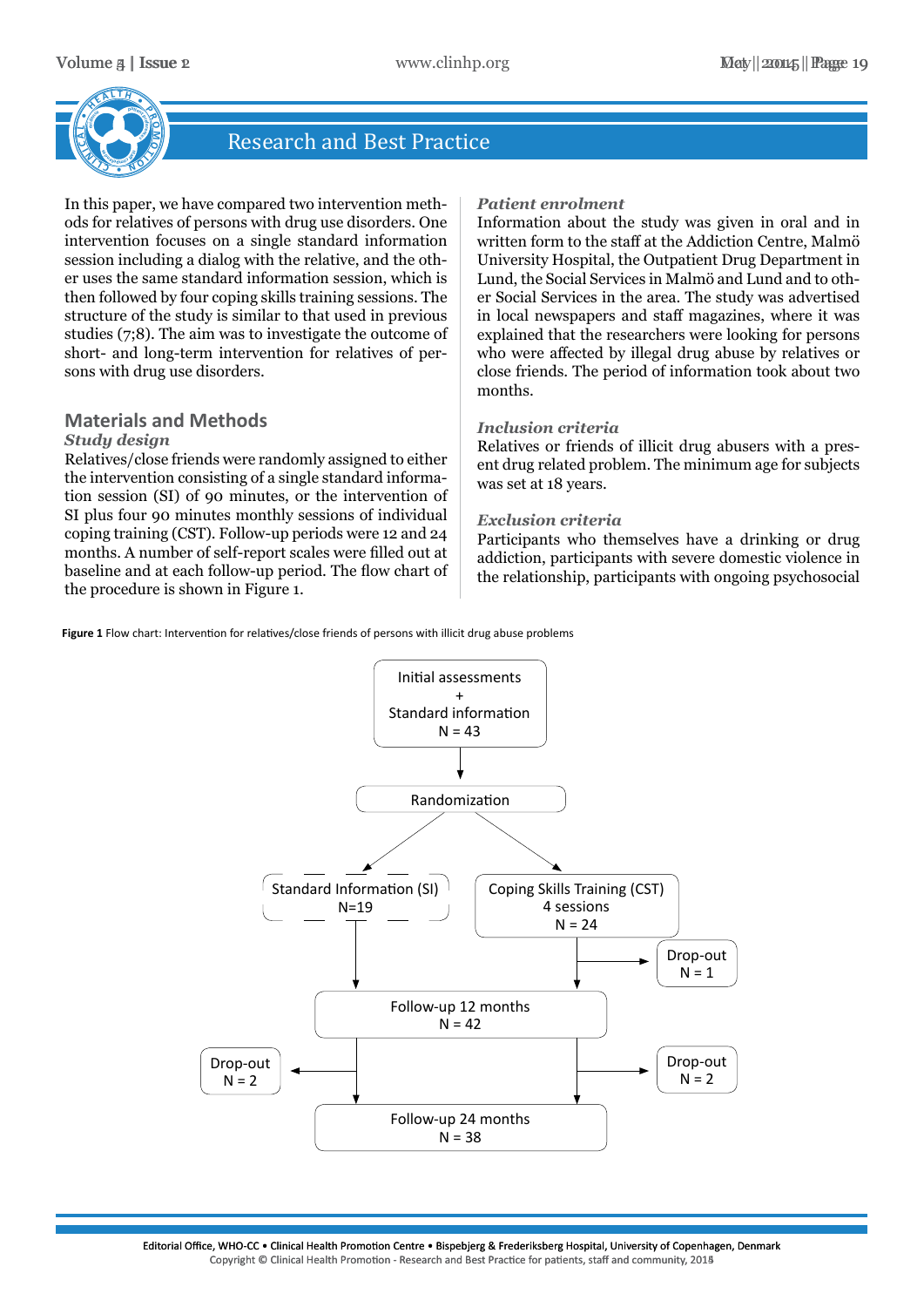

treatment and participants with major psychiatric disorders were all excluded from the study, as it was believed that participation in the study might further deteriorate the situation of the family.

# *Enrolment of participants*

All participants were first screened by the author in a telephone interview. All relatives were carefully informed about the purpose and the design of the study orally and in written form. All accepted the randomization assessments. Most of the attendants (37 persons) responded to the advertisements in the local newspapers and staff magazines. Others were recommended from the social services (2 persons), Addiction Centre (3 persons) and Malmö University Hospital (1 person). In cases where more than one relative from the same family wanted to attend the study, they were individually included and offered the same type of programme. Five relatives, two in the SI session and three in the CST intervention, were included this way. The reason for offering the same programme for relatives from the same family was that we did not want to complicate the family coping situation.

# *Procedure*

The standard information session started with a presentation of the study. This was followed by a structured face to face interview including questions on family situation, drug-problem history, time of living with the drug-problem, the situation of the drug abuser, the participants own situation during child- and adulthood, as well as physical and mental well-being of the participants. Participants were assessed with different selfreporting scales: The Symptom Checklist 90 (SCL 90), Coping Behaviour Questionnaire, The Alcohol Use Disorders Identification Test (AUDIT), The Drug Use Identification Test (DUDIT) and The Interview Schedule for Social Interaction (ISSI). All scales are described below.

General information of the study took place after the assessments. The allocated time for the initial assessment and the information was 90 minutes. All participants in the study received a booklet with written information in addition to the 90 minute session. At the end of the information session participants were randomly assigned to either SI or CST.

The study was approved by the local ethics committee, Lund University.

# *Randomization*

After the completion of baseline assessment, the randomisation process was carried out by an administrative coordinator with no other involvement in the study. The randomisation was done with the use of sealed black envelopes from different boxes based on different strata (14). Stratification was made for relative category and for the drug abuser's main drug, heroin.

# *Self-report scales*

*Coping Behaviour Scale by Orford* (3) consists of 56 questions concerning different ways of coping for relatives of people with excessive drinking or drug use. The structure of coping is described in three broad coping positions: tolerance, engagement, withdrawel. In this study, a short developed version of the Coping Behaviour Scale (12;13) with 30 questions was used for selfassessment, measuring coping actions over the previous three-month period. According to Orford, family members' experience of health is generally associated with low coping values.

*The Symptom Checklist 90, SCL-90 by Derogatis* (15) is a 90 item self-report symptom inventory. It is primarily designed to reflect the psychological symptom pattern of psychiatric and medical patients and includes a Global Severity Index (GSI) for overall mental well-being. The questionnaire has been regulated for a Swedish population by Fridell and co-workers (16) using the reference mean value of 0.6 for women and 0.4 for men.

*The Alcohol Use Disorders Identification Test* (AUDIT) (17-19) is a 10 items screening questionnaire for identification of hazardous and harmful alcohol use. Bergman et al. (19) tested the scale on a Swedish population with an internal consistency of Cronbach's alpha = 0.95.

*The Drug Use Disorders Identification Test* (DUDIT), developed by Berman and co-workers (20), is a parallel instrument to Audit for identification of persons with drug-related problems.

*The Interview Schedule for Social Interaction* (ISSI), developed by Hendersen and co-workers (21), measures social support. In this study, we have used a brief Swedish version of ISSI by Undén & Ort-Gomer (22). This scale has been validated for a Swedish population by Eklund et al. (23). A higher index value on the scale indicates more relations to family, friends, neighbours and colleagues.

### *Treatment programme design*

Both SI and CST were manual-based and conducted by one therapist (Ulla Zetterlind) whit experience of working with relative support and research in this field. The treatment programme is described in table 1.

### *Follow-up examination after 12 and 24 months (90 minutes)*

Interviews concerning the living situation were performed by co-author Susanna Kovac.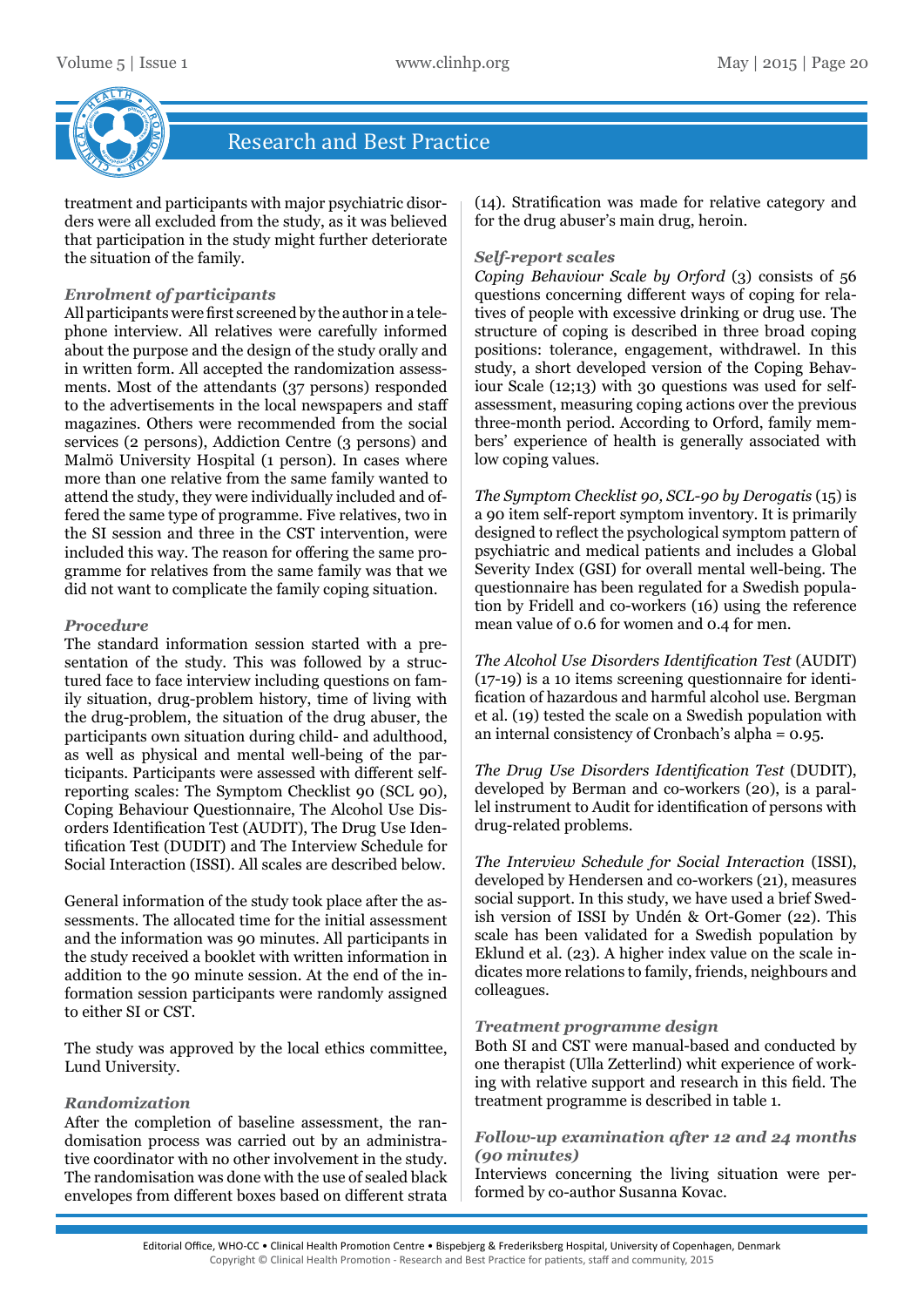

#### **Table 1** Intervention

#### *Control group: SI*

- Clarification of the problem of being family/friend to a drug abusing person via a discussion between the therapist and the participants
- Obtaining of baseline data, using interview and questionnaires (1;12-22)
- Feedback according to the Coping behavior questionnaire (12;13)
- Delivering of a booklet with information about the study, usual patterns, own coping, discussed, changes and course of action if the drug abusing relative wanted to enter treatment
- Information on follow-up and randomization of the participant to either a Standard Information session group or to a group including additional 4 coping training sessions

#### *Content of CST*

| Volume a   Issue 2                                                                                           |                                                            | www.clinhp.org                                                                                                                                                                         |                                                                                                                                 |                          |                        |                                                        |
|--------------------------------------------------------------------------------------------------------------|------------------------------------------------------------|----------------------------------------------------------------------------------------------------------------------------------------------------------------------------------------|---------------------------------------------------------------------------------------------------------------------------------|--------------------------|------------------------|--------------------------------------------------------|
|                                                                                                              |                                                            |                                                                                                                                                                                        |                                                                                                                                 |                          |                        |                                                        |
|                                                                                                              |                                                            |                                                                                                                                                                                        |                                                                                                                                 |                          |                        |                                                        |
|                                                                                                              |                                                            | <b>Research and Best Practice</b>                                                                                                                                                      |                                                                                                                                 |                          |                        |                                                        |
|                                                                                                              |                                                            |                                                                                                                                                                                        |                                                                                                                                 |                          |                        |                                                        |
| Table 1 Intervention                                                                                         |                                                            |                                                                                                                                                                                        |                                                                                                                                 |                          |                        |                                                        |
| Control group: SI                                                                                            |                                                            |                                                                                                                                                                                        |                                                                                                                                 |                          |                        |                                                        |
|                                                                                                              |                                                            | Clarification of the problem of being family/friend to a drug abusing person via a discussion between the therapist                                                                    |                                                                                                                                 |                          |                        |                                                        |
| and the participants                                                                                         |                                                            |                                                                                                                                                                                        |                                                                                                                                 |                          |                        |                                                        |
|                                                                                                              |                                                            | Obtaining of baseline data, using interview and questionnaires (1;12-22)                                                                                                               |                                                                                                                                 |                          |                        |                                                        |
|                                                                                                              |                                                            | Feedback according to the Coping behavior questionnaire (12;13)<br>Delivering of a booklet with information about the study, usual patterns, own coping, discussed, changes and course |                                                                                                                                 |                          |                        |                                                        |
|                                                                                                              |                                                            | of action if the drug abusing relative wanted to enter treatment                                                                                                                       |                                                                                                                                 |                          |                        |                                                        |
| ٠                                                                                                            |                                                            | Information on follow-up and randomization of the participant to either a Standard Information session group or to a                                                                   |                                                                                                                                 |                          |                        |                                                        |
|                                                                                                              | group including additional 4 coping training sessions      |                                                                                                                                                                                        |                                                                                                                                 |                          |                        |                                                        |
| Content of CST                                                                                               |                                                            |                                                                                                                                                                                        |                                                                                                                                 |                          |                        |                                                        |
| Session<br><b>Themes</b>                                                                                     |                                                            | Homework                                                                                                                                                                               |                                                                                                                                 |                          |                        |                                                        |
| 1                                                                                                            | Family adjustment                                          | Describe yourself and your relatives in positive terms and note 5 adjectives                                                                                                           |                                                                                                                                 |                          |                        |                                                        |
| Family roles                                                                                                 |                                                            | for each person.<br>Read the book "Coming off Drugs"(24)                                                                                                                               |                                                                                                                                 |                          |                        |                                                        |
|                                                                                                              | Relationships                                              | Make 5 notes to discuss at next session                                                                                                                                                |                                                                                                                                 |                          |                        |                                                        |
| $\overline{2}$                                                                                               |                                                            |                                                                                                                                                                                        |                                                                                                                                 |                          |                        |                                                        |
| Isolation                                                                                                    | Social network                                             | Watch a video film "Hidden Sign" (25)<br>Make 5 notes to discuss at next session                                                                                                       |                                                                                                                                 |                          |                        |                                                        |
|                                                                                                              |                                                            |                                                                                                                                                                                        |                                                                                                                                 |                          |                        |                                                        |
|                                                                                                              |                                                            |                                                                                                                                                                                        |                                                                                                                                 |                          |                        |                                                        |
|                                                                                                              | Family dynamics                                            | Do something for the participants own satisfaction                                                                                                                                     |                                                                                                                                 |                          |                        |                                                        |
|                                                                                                              | Family communication<br>Dependence/independence            | Make at least 5 notes to discuss at next session                                                                                                                                       |                                                                                                                                 |                          |                        |                                                        |
|                                                                                                              |                                                            |                                                                                                                                                                                        |                                                                                                                                 |                          |                        |                                                        |
|                                                                                                              | Repetition of the 3 sessions<br>Definition of future goals |                                                                                                                                                                                        |                                                                                                                                 |                          |                        |                                                        |
|                                                                                                              |                                                            |                                                                                                                                                                                        |                                                                                                                                 |                          |                        |                                                        |
|                                                                                                              |                                                            | The interviews included information of the living situ-                                                                                                                                | teraction (ISSI) total (Table 2). Regarding relatives' own                                                                      |                          |                        |                                                        |
|                                                                                                              |                                                            | ation of the participants as well as of the drug abusers.                                                                                                                              | alcohol behaviour, 2 (11%) in the SI (1 sister, 1 partner)                                                                      |                          |                        |                                                        |
|                                                                                                              | were filled in by the participants again.                  | The questionnaires from the beginning of the project                                                                                                                                   | and $4 \frac{17\%}{2}$ in the CST-group (1 sister, 2 mothers and 1<br>close friend) scored above the traditional cut off points |                          |                        |                                                        |
|                                                                                                              |                                                            |                                                                                                                                                                                        | on AUDIT (6 for women and 8 for men).                                                                                           |                          |                        |                                                        |
|                                                                                                              |                                                            |                                                                                                                                                                                        | Table 2 Background characteristics of the relatives by treatment group/                                                         |                          |                        |                                                        |
|                                                                                                              |                                                            | The Mann-Whitney's U-test was used to study changes<br>between the groups at 12 and 24 months follow-up. The                                                                           | number (range/%)                                                                                                                |                          |                        |                                                        |
|                                                                                                              |                                                            | Statistical Package for Social Sciences (SPSS) 22.0 was                                                                                                                                |                                                                                                                                 | SΙ<br>$n = 19$           | <b>CST</b><br>$n = 24$ | Total<br>$n = 43$                                      |
|                                                                                                              | used for the statistical analysis.                         |                                                                                                                                                                                        | Women/Men                                                                                                                       | 17/2                     | 21/3                   | 38/5                                                   |
|                                                                                                              |                                                            |                                                                                                                                                                                        |                                                                                                                                 |                          |                        |                                                        |
|                                                                                                              |                                                            | The calculation was based on parametric statistics (26)                                                                                                                                | Age                                                                                                                             | 52 (19-64)               | 49 (19-69)             | 51 (19-69)                                             |
|                                                                                                              |                                                            | assuming a standard difference of 1.0. This value was                                                                                                                                  | <b>Marital status</b><br>Married                                                                                                | 9/19 (47%)               | 16/24 (67%)            | 25/43 (58%)                                            |
|                                                                                                              |                                                            | previously used by Guyatt (26), but values close to 1.0                                                                                                                                | <b>Type of relative</b>                                                                                                         |                          |                        |                                                        |
|                                                                                                              |                                                            | have also been obtained in our previous investigation on                                                                                                                               | Parent                                                                                                                          | 11/19 (58%)              | 17/24 (70%)            |                                                        |
|                                                                                                              |                                                            | spouses of alcohol dependent persons (7;8), a study with                                                                                                                               | Sibling<br>Partner                                                                                                              | 4/19 (21%)<br>4/19 (21%) | 4/24 (17%)<br>2/24(8%) |                                                        |
|                                                                                                              |                                                            | a similar approach as the present one. Using a standard<br>difference of 1.0, a power of 0.90 and a p-value of 0.05,                                                                   | Good friend                                                                                                                     | 0/19(0%)                 | 1/24 (4%)              | 1/43 (2%)                                              |
|                                                                                                              |                                                            | the number of attendants needed would be approxi-                                                                                                                                      | <b>Education</b>                                                                                                                |                          |                        |                                                        |
|                                                                                                              |                                                            |                                                                                                                                                                                        | 12 years or more                                                                                                                | 12/19 (63%)              | 17/24 (71%)            | 28/43 (65%)<br>8/43 (19%)<br>6/43 (14%)<br>29/43 (67%) |
|                                                                                                              |                                                            |                                                                                                                                                                                        | <b>Employment</b><br>Full time                                                                                                  | 9/19 (47%)               | 13/24 (54%)            | 22/43 (51%)                                            |
|                                                                                                              |                                                            |                                                                                                                                                                                        | <b>Present duration of</b>                                                                                                      |                          |                        |                                                        |
|                                                                                                              |                                                            | Background characteristics for the relatives                                                                                                                                           | drug abuse estima-<br>ted by the relative                                                                                       | $6(0.5-25)$              | $8(1-38)$              | $8(0,5-38)$                                            |
| 3<br>4<br><b>Statistical methods</b><br><b>Power analysis</b><br>mately 43.<br><b>Results</b><br>and friends |                                                            | No significant differences were found between the two                                                                                                                                  | Drug abuse in other                                                                                                             | 84%                      | 71%                    | 77%                                                    |

### *Statistical methods*

### *Power analysis*

# **Results**

# *Background characteristics for the relatives and friends*

|                                                                         | <b>SI</b><br>$n = 19$                   | <b>CST</b><br>$n = 24$                | Total<br>$n = 43$                       |
|-------------------------------------------------------------------------|-----------------------------------------|---------------------------------------|-----------------------------------------|
| Women/Men                                                               | 17/2                                    | 21/3                                  | 38/5                                    |
| Age                                                                     | 52 (19-64)                              | 49 (19-69)                            | 51 (19-69)                              |
| <b>Marital status</b><br>Married                                        |                                         |                                       |                                         |
|                                                                         | 9/19 (47%)                              | 16/24 (67%)                           | 25/43 (58%)                             |
| Type of relative<br>Parent<br>Sibling<br>Partner                        | 11/19 (58%)<br>4/19 (21%)<br>4/19 (21%) | 17/24 (70%)<br>4/24 (17%)<br>2/24(8%) | 28/43 (65%)<br>8/43 (19%)<br>6/43 (14%) |
| Good friend<br><b>Education</b>                                         | 0/19(0%)                                | 1/24(4%)                              | 1/43(2%)                                |
| 12 years or more                                                        | 12/19 (63%)                             | 17/24 (71%)                           | 29/43 (67%)                             |
| <b>Employment</b><br>Full time                                          | 9/19 (47%)                              | 13/24 (54%)                           | 22/43 (51%)                             |
| <b>Present duration of</b><br>drug abuse estima-<br>ted by the relative | $6(0.5-25)$                             | $8(1-38)$                             | $8(0,5-38)$                             |
| Drug abuse in other<br>family members                                   | 84%                                     | 71%                                   | 77%                                     |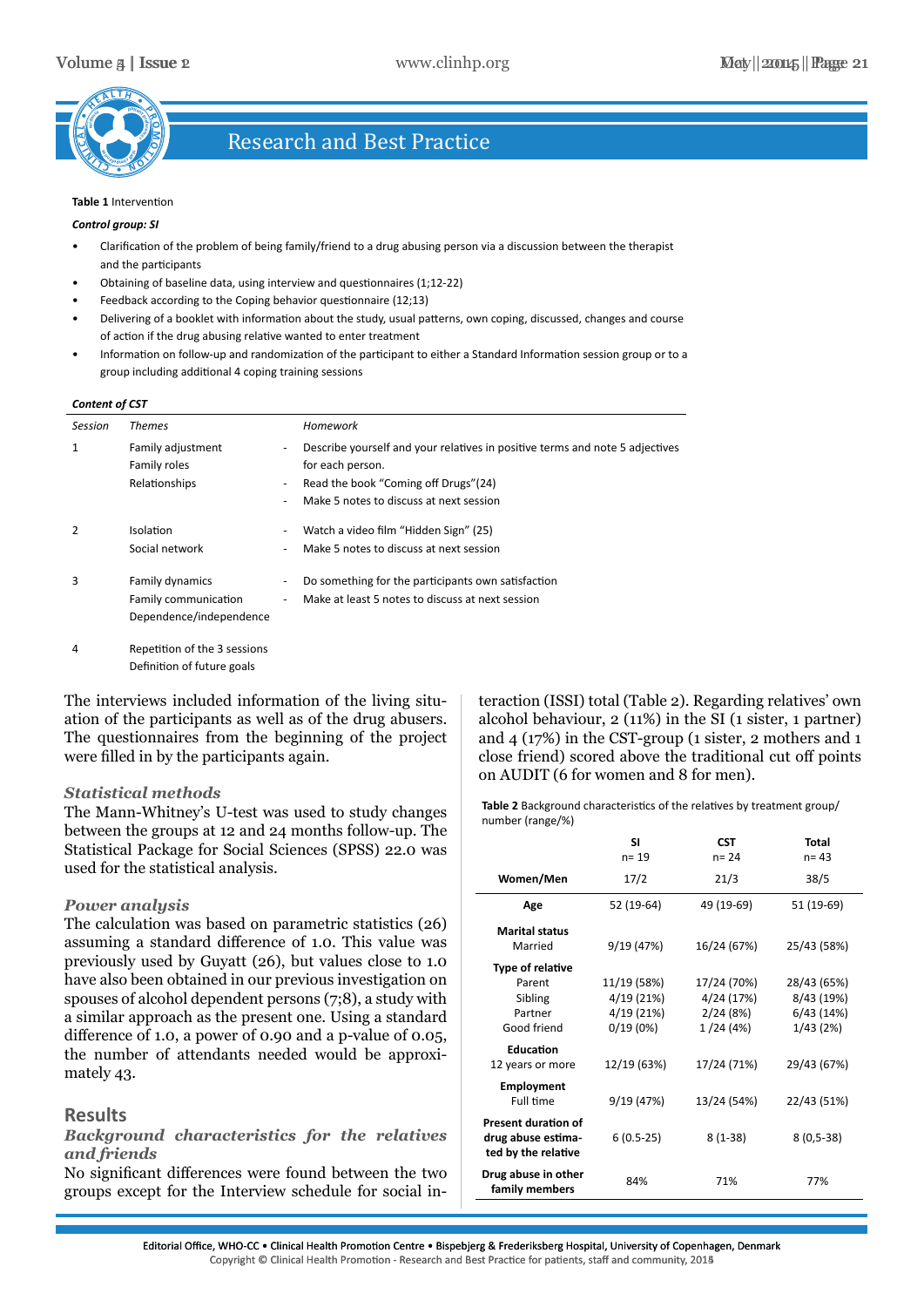

# *The characteristics of the abusing persons' drug abuses and social situations*

The 43 attendants in the study were relatives/friends of 38 persons with illicit drug problems. The average age of the drug abusers was 28 (range 16-51 years). 66% of them had earlier sought treatment but they had all relapsed in drug abuse. For the SI group, according to the relatives, the main drugs used were: heroin (5 persons), amphetamine (2), cannabis (9) and pharmaceutical preparation (1). Parallel figures for the CST group were heroin (7 persons), amphetamine (6), cannabis (5), pharmaceutical preparation (2) and cocaine (1). Overall, 28 (74%) of the drug abusers had a mixed drug abuse. In 5 of these cases, the mixed drug abuse also included alcohol.

The majority of the drug abusers were unemployed (74%), 21% were students, and 5% were in work ability training via a social services programme. 26% of the

drug abusers were steadily living together with relatives, 26% were homeless and lived sometimes at their parents' home and sometimes with friends, while 47% were living with a partner or in a flat of their own. All of the abusers had regular contact with their relatives/good friends, either in person or by telephone.

# *Follow-up*

The participant flow is shown in Figure 1. The drop-outs did not want to give information about their reasons for dropping out of the project.

Changes between the SI group and the CST group over time are shown in Table 3. At the 24 months follow-up, the CST group differed significantly from the SI group  $(p = 0.02)$ , with respect to overall Coping. No significant difference was detected for the GSI. The symptoms measured by ISSI were significantly different between the groups, both at baseline and after 24 months.

#### **Table 3** Results for Standard Information and Coping Skills Training after 0, 12 and 24 months (median and range)

|                    | <b>SI</b><br>0 months | <b>CST</b><br>0 months | SI<br>12 months     | <b>CST</b><br>12 months | SI<br>24 months     | <b>CST</b><br>24 months |
|--------------------|-----------------------|------------------------|---------------------|-------------------------|---------------------|-------------------------|
| SCL 90/GSI-total   | $1.13(0.13-3.31)$     | $0.63(0.21-1.83)$      | $0.39(0.02 - 2.81)$ | $0.34(0.02-1.98)$       | $0.47(0.09.-1.98)$  | $0.49(0.09-1.78)$       |
| Coping total       | 44.00 (17.00-69.00)   | 37.00 (17.00-61.00)    | 16.50 (7.00-55.00)  | 24.00 (9.00-55.00)      | 24.00 (12.00-46.00) | 15.00 (0.00-54.00)*     |
| Engagement         | 24.00 (0.00-39.00)    | 19.50 (0.00-34.00)     | $6.00(0.00-34.00)$  | 11.00 (0.00-31.00)      | $9.00(0.0-24.00)$   | 3.50 (0.0-42.00)        |
| <b>Tolerance</b>   | 11.00 (1.00-22.00)    | 10.00 (0.00-20.00)     | 3.50 (0.00-15.00)   | 4.00 (0.00-19.00)       | 2.00 (0.00-20.00)   | 2.00 (0.00-15.00)       |
| Withdrawal         | $9.00(2.00-18.00)$    | 8.50 (0.00-21.00)      | 7.00 (3.00-16.00)   | 10.00 (5.00-21.00)      | $9.00(2.00-19.00)$  | 7.00 (0.00-14.00)       |
| <b>ISSI total</b>  | 18.50 (4.00-26.00)*   | 23.00 (7.00-30.00)     | 21.00 (9.00-30.00)  | 26.00 (6.00-30.00)      | 17.00 (9.00-26.00)* | 23.00 (4.00-30.00)      |
| <b>AUDIT total</b> | 2.50 (0.00-22.00)     | 2.00 (0.00-12.00)      | $3.00(0.00-28.00)$  | 2.00 (0.00-12.00)       | 2.00 (0.00-22.00)   | 2.00 (0.00-11.00)       |
| <b>DUDIT</b>       | $0.00(0.00-8.00)$     | $0.00(0.00-4.00)$      | $0.00(0.00-0.00)$   | $0.00(0.00 - 6.00)$     | $0.00(0.00-0.00)$   | $0.00(0.00-10.00)$      |

 $\mathbf{z}$ 

i.

\* Statistically significant (P<0.05)

**Figure 2** Changes in GSI (SCL-90) for both groups at baseline, 12 and 24 months follow-up.



**Figure 3** Changes in total coping behaviour between the two interventions at baseline, 12 and 24 months follow-up.

**Total Coping - Standard Intervention** 



There were no significant difference between the two groups at 24 months. The CST-group differed significantly from the SI-group at 24 month (p=0.02).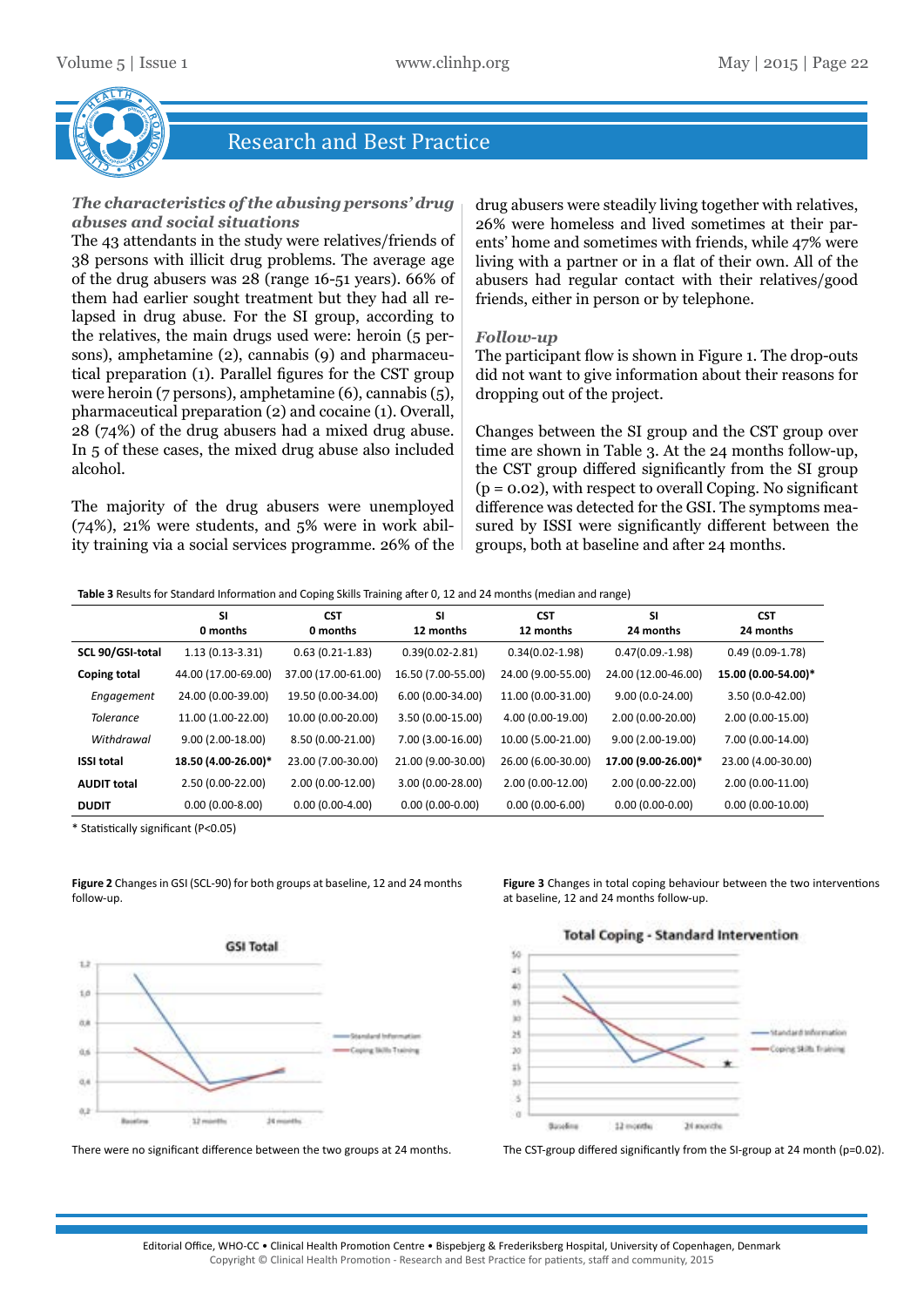

In the 24 months AUDIT total  $4/17$  (24%) for the SI group and 2/21 (10%) for the CST group scored higher than the cut-off points at 6 for women and 8 for men. The figures were close to baseline and 12 months follow-up.

# **Discussion**

The only difference between the two groups (SI and CST) was a significant better Coping total, for the CST group in the long term. This could be due to the extended training in coping for this group. This result differs from a previous very similar study on spouses of persons with alcohol problems conducted by Hansson and co-workers (7). In the previous study, there was no significant difference between the SI and the CST group after 24 month.

In this study the GSI- total value was lower for the CST group than for the SI group but the difference was not significant. In the present study, the reason for an insignificant difference in GSI between the SI and GSI groups after 24 months may well depend on the fact that GSIvalues for the two groups are close to the normal mean values for men and women in the Swedish population (16).

One difference in the present study compared to the study of spouses of persons with alcohol problems mentioned above is that in the latter investigation, the GSI-value for the SI group increased between 12 and 24 months while it continued to decrease for the two more longstanding interventions. An intervention for relatives also seems to have a positive outcome for the abusers. A majority of the abusers, 71% in the SI group and 52% in the CST group, showed improvements in their drug abuse at the 24 months follow-up.

Taking into consideration the present results as well as previous experiences from studies in this area (1;2;7-10), it is clear that relatives are strongly affected by the drug abuse. Thus, from a health promotion perspective, it seems important that relatives of people with alcohol or drug use disorders get the opportunity to receive professional support.

### *The strengths and weaknesses of the study*

The strengths of the present study are that we have used validated questionnaires combined with structural interviews in a randomized controlled trial, that the follow-up period has been relatively long (24 months) and that the percentage of drop-outs has been relatively low (12%). Furthermore, blinded follow-up examination was accomplished by a clinical experienced investigator (SK) and most of the outcome variables were manual-based, all of which may reduce the risk of bias.

There are other features in our study which can be discussed. Firstly, we had only one therapist for both types of intervention, which might increase the risk for therapist factors. The use of several therapists is generally preferable because, in many studies, differences in outcomes are explained by therapist factors rather than technique factors (27;28).

However, the manual-based model used here should, at least in part, compensate for this weakness. Furthermore, since the power calculation was based on a relatively high minimal relevant difference, there is a risk of overlooking minor differences between the two groups (type-2 failure). From a clinical point of view, alcohol and drug problems are still hidden problems and getting in touch with participants within a reasonable time frame create difficulties in this type of studies.

# **Conclusions**

In the study, both the SI session and the extended CST programme led to decreased symptoms and improved coping. The significant lower value on Coping total after 24 months indicates that a long-term intervention program might be more efficient.

# **Acknowledgements**

Volve dialapone and the statistics of the statistics of the statistics of the statistics of the statistics of the statistics of the statistics of the statistics of the statistics of the statistics of the statistics of the This study was supported by grants from The Swedish National Drug Policy Coordinator [Mobilisering mot narkotika]. The authors would like to thank Roland Johnson for assistance on information and recruitment of relatives/good friends in the start of the project. In addition, we would like to thank Professor Mats Berglund for valuable advice during the time of the project and Professor Hanne Tønnesen for valuable comments. Special thanks to Secretary Eva Skagert at the Clinical Health Promotion Centre.

# **Contribution Details**

Both authors have drafted, revised and approved the manuscript and met the ICMJ criteria for authorship. UZ designed the study, analyzed and interpreted the results. SK carried out the 12 and 24 month follow-up interviews.

**Competing Interests** None declared.